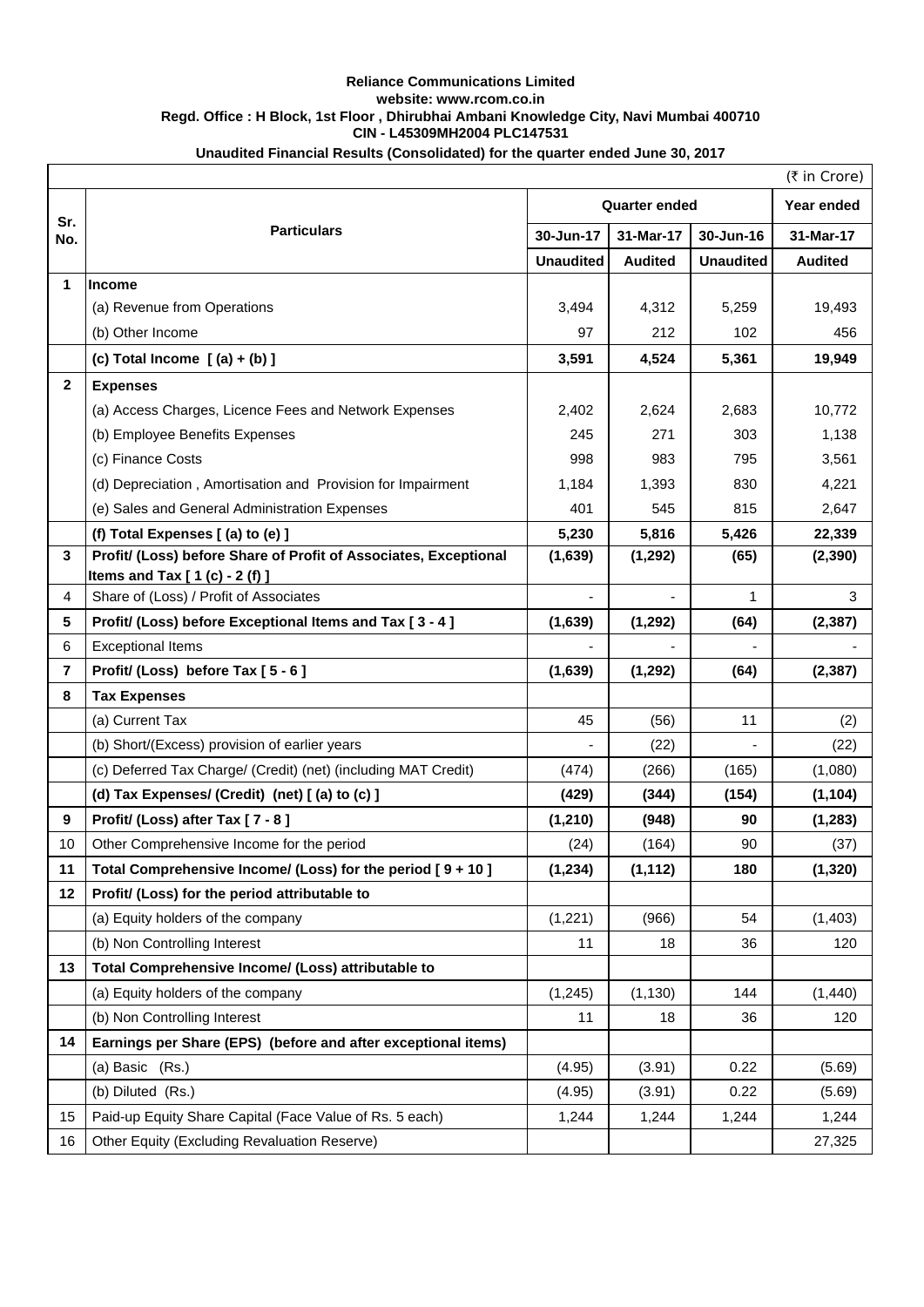| (₹ in Crore)<br>Segment wise Revenue, Results, Segment Assets and Segment Liabilities |                                                                                     |                      |                |                  |                |
|---------------------------------------------------------------------------------------|-------------------------------------------------------------------------------------|----------------------|----------------|------------------|----------------|
| Sr.<br>No.                                                                            | <b>Particulars</b>                                                                  | <b>Quarter ended</b> |                |                  | Year ended     |
|                                                                                       |                                                                                     | 30-Jun-17            | 31-Mar-17      | 30-Jun-16        | 31-Mar-17      |
|                                                                                       |                                                                                     | <b>Unaudited</b>     | <b>Audited</b> | <b>Unaudited</b> | <b>Audited</b> |
| $\mathbf{1}$                                                                          | <b>Segment Revenue</b>                                                              |                      |                |                  |                |
|                                                                                       | (a) India Operation                                                                 | 3,048                | 3,916          | 4,693            | 17,364         |
|                                                                                       | (b) Global Operation                                                                | 839                  | 988            | 1,185            | 4,394          |
|                                                                                       | (c) Total $[ (a) + (b) ]$                                                           | 3,887                | 4,904          | 5,878            | 21,758         |
|                                                                                       | (d) Less: Inter segment revenue                                                     | (296)                | (380)          | (517)            | (1,809)        |
|                                                                                       | (e) Income from Operations [(c) - (d) ]                                             | 3,591                | 4,524          | 5,361            | 19,949         |
| $\overline{2}$                                                                        | <b>Segment Results</b>                                                              |                      |                |                  |                |
|                                                                                       | Profit / (Loss) before Tax and Finance Cost from each segment                       |                      |                |                  |                |
|                                                                                       | (a) India Operation                                                                 | (576)                | (300)          | 671              | 988            |
|                                                                                       | (b) Global Operation                                                                | (65)                 | (9)            | 59               | 183            |
|                                                                                       | (c) Total $[ (a) + (b) ]$                                                           | (641)                | (309)          | 730              | 1,171          |
|                                                                                       | (d) Add : Unallocable Revenue                                                       |                      |                |                  |                |
|                                                                                       | (e) Less : Finance Costs (net)                                                      | 998                  | 983            | 795              | 3,561          |
|                                                                                       | (f) Less : Exceptional Items                                                        |                      |                |                  |                |
|                                                                                       | Total Profit/ (Loss) before Tax and share in Profit / (Loss) of<br><b>Associate</b> | (1,639)              | (1, 292)       | (65)             | (2, 390)       |
| 3                                                                                     | <b>Segment Assets</b>                                                               |                      |                |                  |                |
|                                                                                       | (a) India Operation                                                                 | 82,253               | 83,947         | 85,876           | 83,947         |
|                                                                                       | (b) Global Operation                                                                | 11,938               | 12,139         | 13,065           | 12,139         |
|                                                                                       | (c) Others/ Unallocable (net of Eliminations)                                       | 3,465                | 3,645          | 1,746            | 3,645          |
|                                                                                       | (d) Total [ (a) to (c) ]                                                            | 97,656               | 99,731         | 100,687          | 99,731         |
| 4                                                                                     | <b>Segment Liabilities</b>                                                          |                      |                |                  |                |
|                                                                                       | a) India Operation                                                                  | 15,328               | 16,017         | 18,595           | 16,017         |
|                                                                                       | b) Global Operation                                                                 | 6,411                | 6,465          | 6,661            | 6,465          |
|                                                                                       | c) Others/ Unallocable (net of Eliminations)                                        | 2,455                | 2,547          | 118              | 2,547          |
|                                                                                       | (d) Total [ (a) to (c) ]                                                            | 24,194               | 25,029         | 25,374           | 25,029         |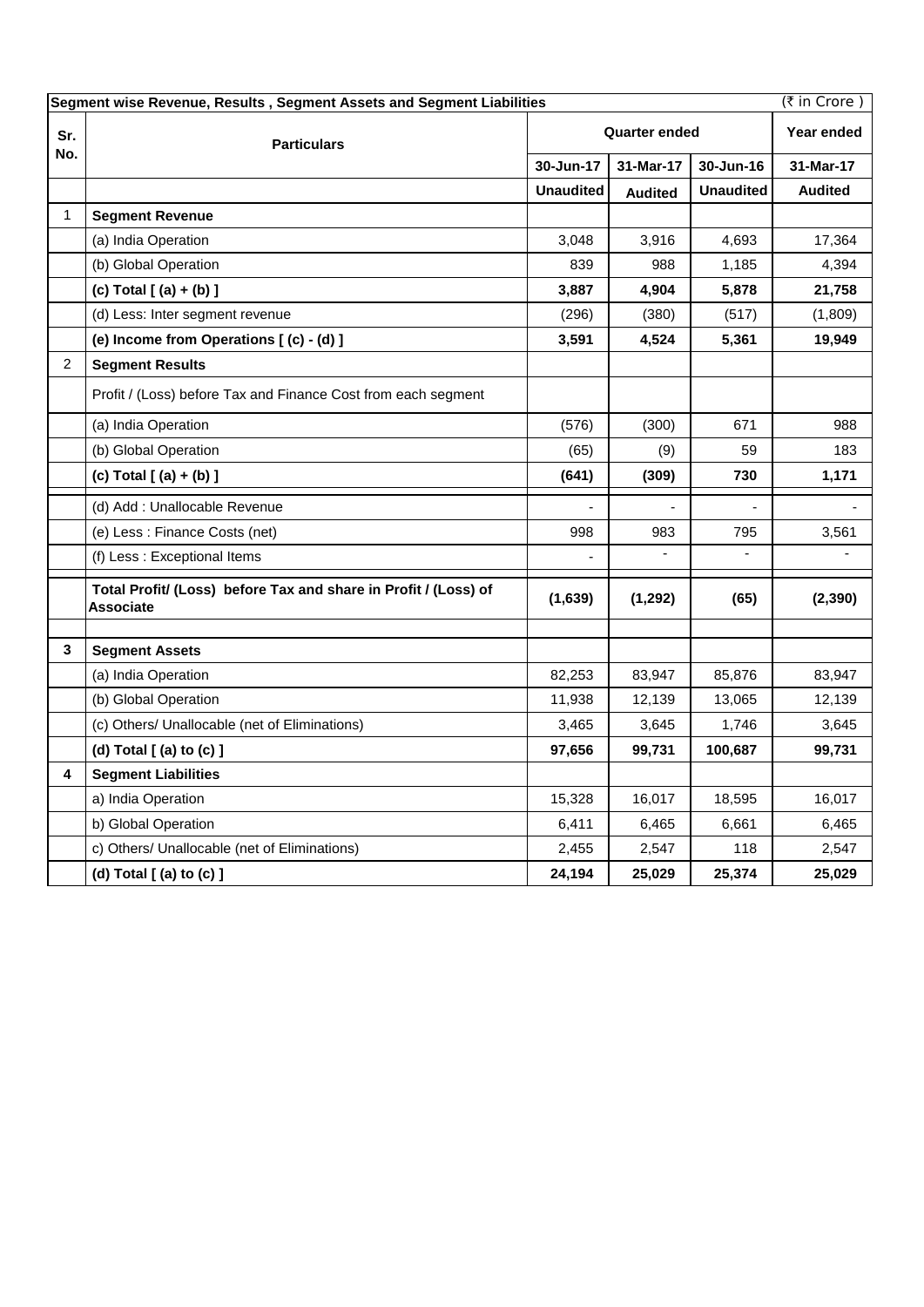## **Notes**

- 1. Figures of the previous period have been regrouped and reclassified, wherever required.
- 2. Pursuant to the Schemes of Arrangement ("the Schemes") sanctioned by the Hon'ble High Court of Judicature at Bombay, variation on account of changes in exchange rates including amortisation of the balance in "Foreign Currency Monetary Item Translation Difference Account (FCMITDA)" and depreciation consequent to addition of exchange differences to the cost of capitalised assets aggregating to  $\bar{\tau}$  166 crore during the quarter ended June 30, 2017, are withdrawable from General Reserve. These withdrawable items are not considered in the accounts for the quarter ended on June 30, 2017 and consequently no withdrawal has been made. The necessary effects, if any, will be carried out at the year end. The Company has, as permitted under the said Schemes, adjusted additional depreciation and amortisation of  $\bar{\tau}$  139 crore, arising on fair value of certain assets, for the quarter by withdrawing an equivalent amount from General Reserve. The matter has been referred to by the auditors without qualifying in the Limited Review Report.
- 3. The Company has filed the petition for the Scheme of Arrangement (the Scheme) for demerger of the Wireless Business Undertaking of the Company and Reliance Telecom Limited (RTL), a Subsidiary of the Company into Aircel Limited and its subsidiary, Dishnet Wireless Limited with the Mumbai Bench of the National Company Law Tribunal ("NCLT") on April 25, 2017. Further, Reliance Infratel Limited (RITL), a subsidiary of the Company has filed petition for the Scheme for demerger of Tower Business Undertaking of RITL into another subsidiary namely Towercom Infrastructure Private Limited, which on transfer thereof upon completion of the said Scheme will be wholly owned and independently managed by affiliates of Brookfield Infrastructure Group, with NCLT on April 28, 2017. Pending the admission of the said petitions by NCLT for the final hearing to be taken up and as the Agreements between the parties being subject to various conditions precedent, the assets and operations of respective undertakings are accordingly not considered necessary to be presented separately as discontinued operation in the Accounts.
- 4. Ind AS Transition Facilitation Group (ITFG) of Ind AS Implementation Committee of the Institute of Chartered Accountants of India has issued clarification on July 31, 2017 regarding method of estimating depreciation for preparing standalone financial statements of the subsidiary and consolidated financial statements. The Company is in process of studying the basis/applicability of the clarification and evaluating the expected pattern of consumption of future economic benefits embodied in the respective assets for adopting an appropriate method of depreciation in each of standalone financial statements and consolidated financial statements and the financial effect will be considered accordingly.
- 5. The listed Redeemable Non Convertible Debentures (NCDs) of the Company aggregating to  $\bar{z}$  3,750 crore as on June 30, 2017 are secured by way of first pari passu charge on the whole of the movable properties, plant and equipment and Capital Work in Progress, both present and future, including all insurance contracts relating thereto of the Borrower Group; comprising of the Company and its subsidiary companies namely; RTL, RITL and Reliance Communications Infrastructure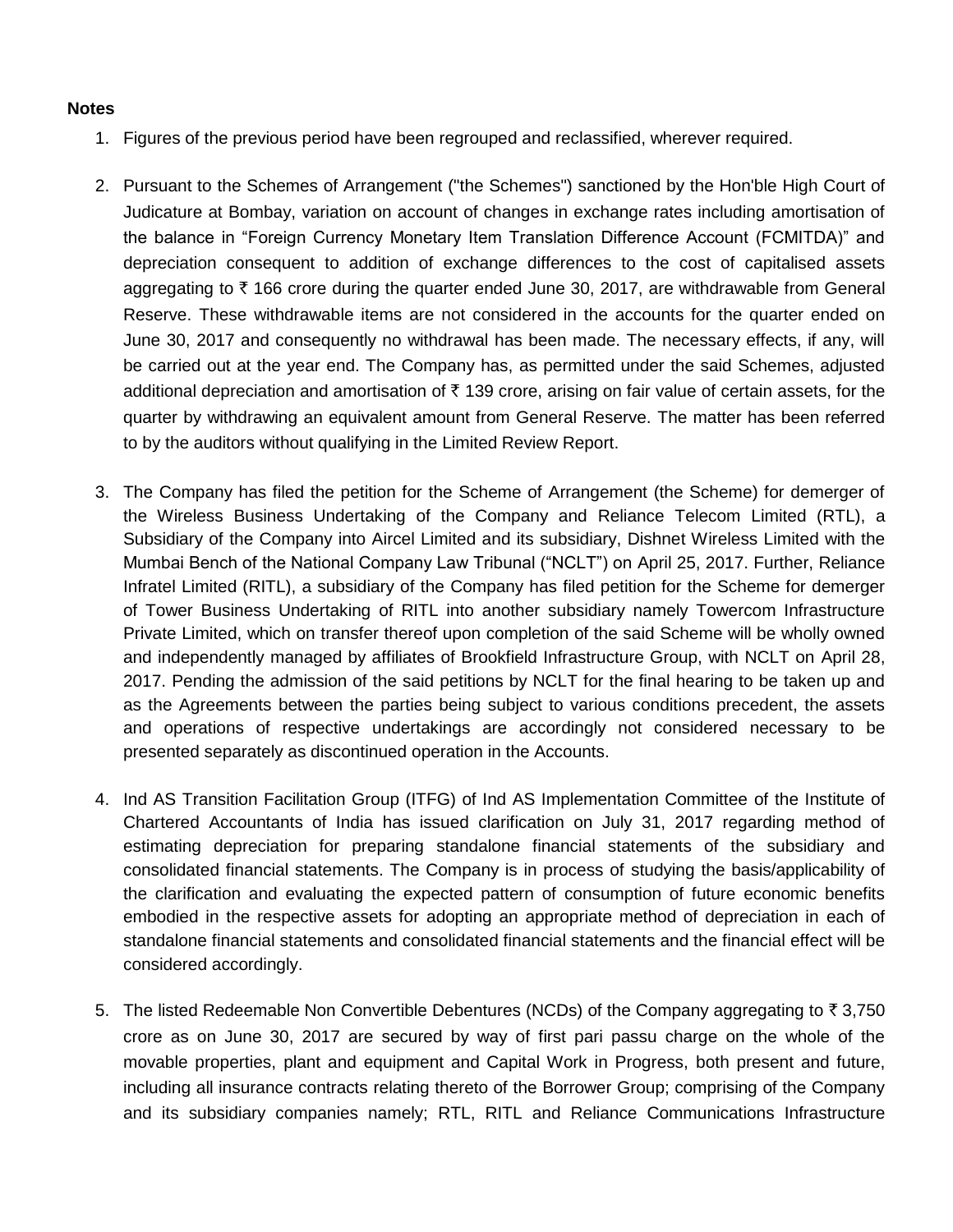Limited. Out of the above, in case of NCDs of  $\overline{z}$  750 crore, the Company has also assigned Telecom Licences, by execution of Tripartite Agreements with Department of Telecommunications (DoT). The asset cover in case of these NCDs exceeds 100% of the principal amount of the said NCDs.

- 6. The Company has been engaged with its lenders to finalise an overall debt resolution plan. Based on applicable guidelines, the lenders have, on June 2, 2017, constituted a Joint Lenders' Forum (JLF) and agreed to consider Strategic Debt Restructuring (SDR) for the Company and its two subsidiaries, RTL and RITL. Consequently, standstill on the Company's debt servicing obligations for a period of 7 months till end December, 2017 has become effective, by which transactions pertaining to demerger of Wireless and Towers Business required to be completed. In the event these transactions are not completed in such timeframe, the lenders may exercise their right to convert their debt, in accordance with applicable SDR guidelines, subject to approvals as may be necessary under law.
- 7. The Company is operating with India Operations, Global Operations and Others/ Unallocated segments. Accordingly, segment-wise information has been given. This is in line with the requirement of Ind AS 108 "Operating Segments".
- 8. The Company has opted to publish consolidated financial results for the year 2016 17. Standalone financial results, for the quarter ended June 30, 2017 can be viewed on the website of the Company, National Stock Exchange of India Limited and BSE Limited at www.rcom.co.in, www.nseindia.com and www.bseindia.com respectively.
- 9. Additional information on standalone basis is as follows:

 $(\bar{\tau}$  in crore) **Particulars Quarter ended Year ended 30-Jun-2017 31-Mar-2017 30-Jun-2016 31-Mar-2017 Unaudited Audited Unaudited Audited** Total Income 1,707 2,018 2,592 9,154 Profit /(Loss) before tax  $(1,573)$  (932) (854) (3,855) Total Comprehensive Income  $(962)$   $(94)$   $(559)$   $(1,797)$ 

10. Provision for Income Tax for the quarter ended June 30, 2017 is based on the estimate for the full financial year.